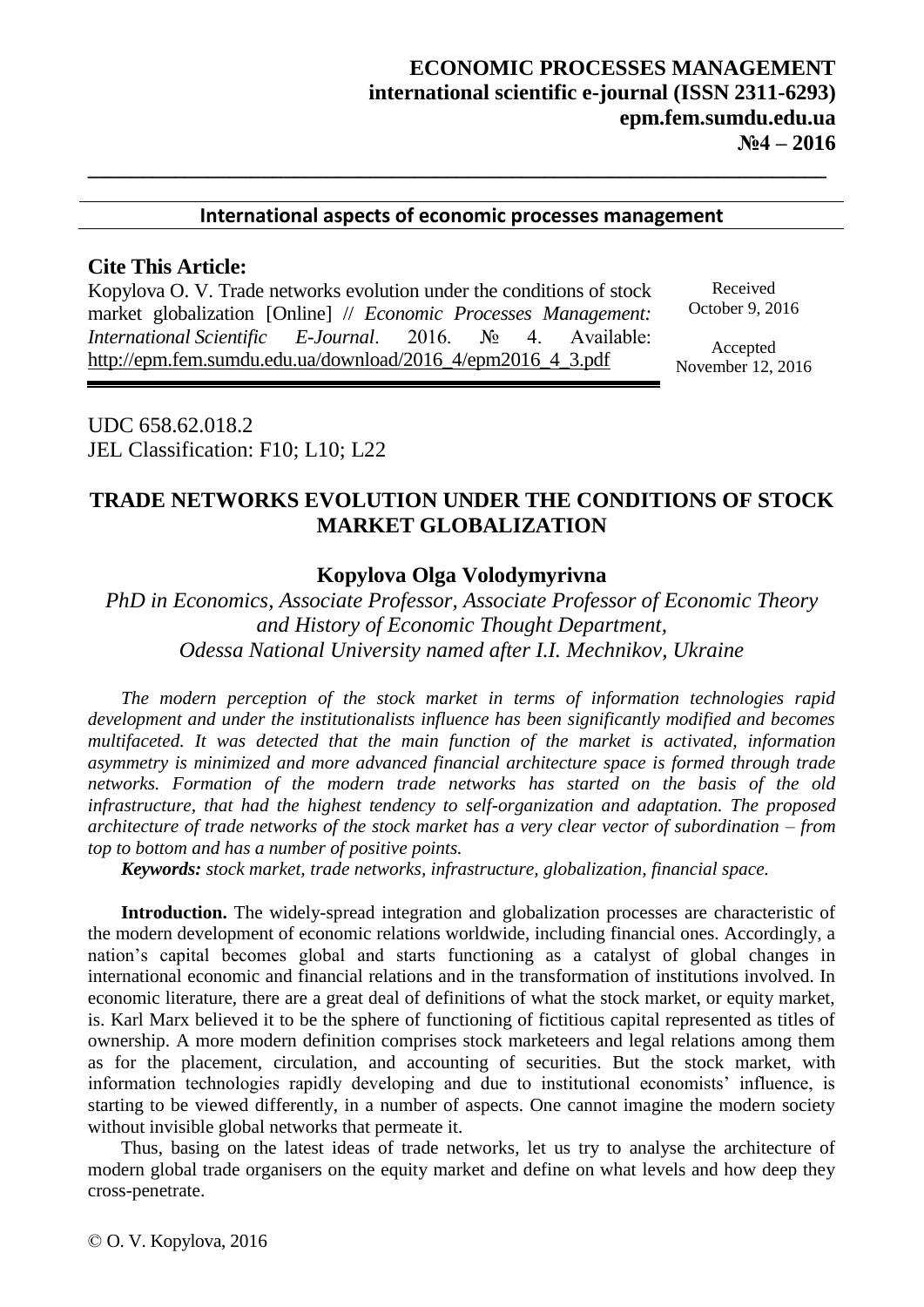**Analysis of recent researches and publications.** The cross-disciplinary trade networks theory goes back to the works by D. Knoke, P. Marsden, S. Wasserman, B. Wellman, S. D. Berkowitz. They develop such basic concepts as social and information network, network node, network structure, and they postulate that networks have become the main organisational form of postindustrial society. A lot of ideas of the network approach are used in economic sociology. Examples are M. Granovetter, who in the mid-1970s published several works on the network organisation of the labour market, and H. White [1].

**\_\_\_\_\_\_\_\_\_\_\_\_\_\_\_\_\_\_\_\_\_\_\_\_\_\_\_\_\_\_\_\_\_\_\_\_\_\_\_\_\_\_\_\_\_\_\_\_\_\_\_\_\_\_\_\_\_\_\_\_\_\_\_\_\_\_\_\_**

M. O. Jackson stresses that social networks permeate our social and economic life. They play a key role in informing about job opportunities, and are decisive for trading a great number of goods and services. They are the basis on which mutual insurance is carried out in developing countries. Besides, social networks are vital in learning how diseases spread, what foodstuffs we buy, what languages we speak, how we vote, how we choose whether to become criminals or not, what education we get, and how probable our future employment is. As network structures influence our welfare in a great many ways, it is important to understand (i) how social network structures influence people's behaviour, and (ii) what network structures can appear in the society [2].

M. Castells, the first to use the term 'network society', says that today's global society is network structures society. He emphasises, on the one hand, its universal nature, and on the other – its determining character, when 'the power of a structure turns out to be stronger than the structure of power', and the fact of one's belonging to a certain network becomes the most important source of power and changes in society [3]. A feature of modern society, according to M. Castells, is not so much the predominance of information as the transformation of the variants of its use, with global network structures taking the leading role in society and replacing the traditional forms of relations. M. Castells believes a network structure to be a set of interrelated nodes. The particular content of each node depends on the character of the particular network structure referred to. His conception of network society, and of information society related to it, is relevant not only for the social organism, but for the functioning of global financial space as well [4]. This could be a very important task for investigation specially in conditions of financial instability.

**Previously unsettled problem constituent.** Evolution of stock market trade networks is explained by the objective needs of the modern economy and the challenges of the financial crisis. As a result of heterogeneity caused by various conditions and rates of development of financial systems and the needs of the real economy, it is necessary to identify and formulate the structure of modern trade networks and areas of their development.

**Main purpose of the article.** The main purpose of the article is to determine the structure of modern trading networks and their evolution trends in the changing global financial space.

**Results and discussions.** A network is a system by means of which the process of communication is formed. So we can assert that networks help vitalise the main function of the market, minimise information asymmetry, and form more developed financial space architecture. The above phenomena are to take place mainly due to extensive infrastructure, which, viewed through O. E. Williamson's concept of technological paradigm, is defined as a number of legal entities that mediate the flow of securities. His institutional paradigm views infrastructure as a complex of institutions, enterprises that supply the market and perform a number of functions to stabilise its work (all these institutions belonging to the nonmaterial production sphere) [8].

Combining Castells's and Williamson's approaches when analysing the modern stage of the stock market's development and its place in today's global space, it is but logical to introduce the concept of trade networks of the stock market, or equity market. These trade networks are of specific architecture.

Comparing the traditional stock market infrastructure and less usual trade networks, one can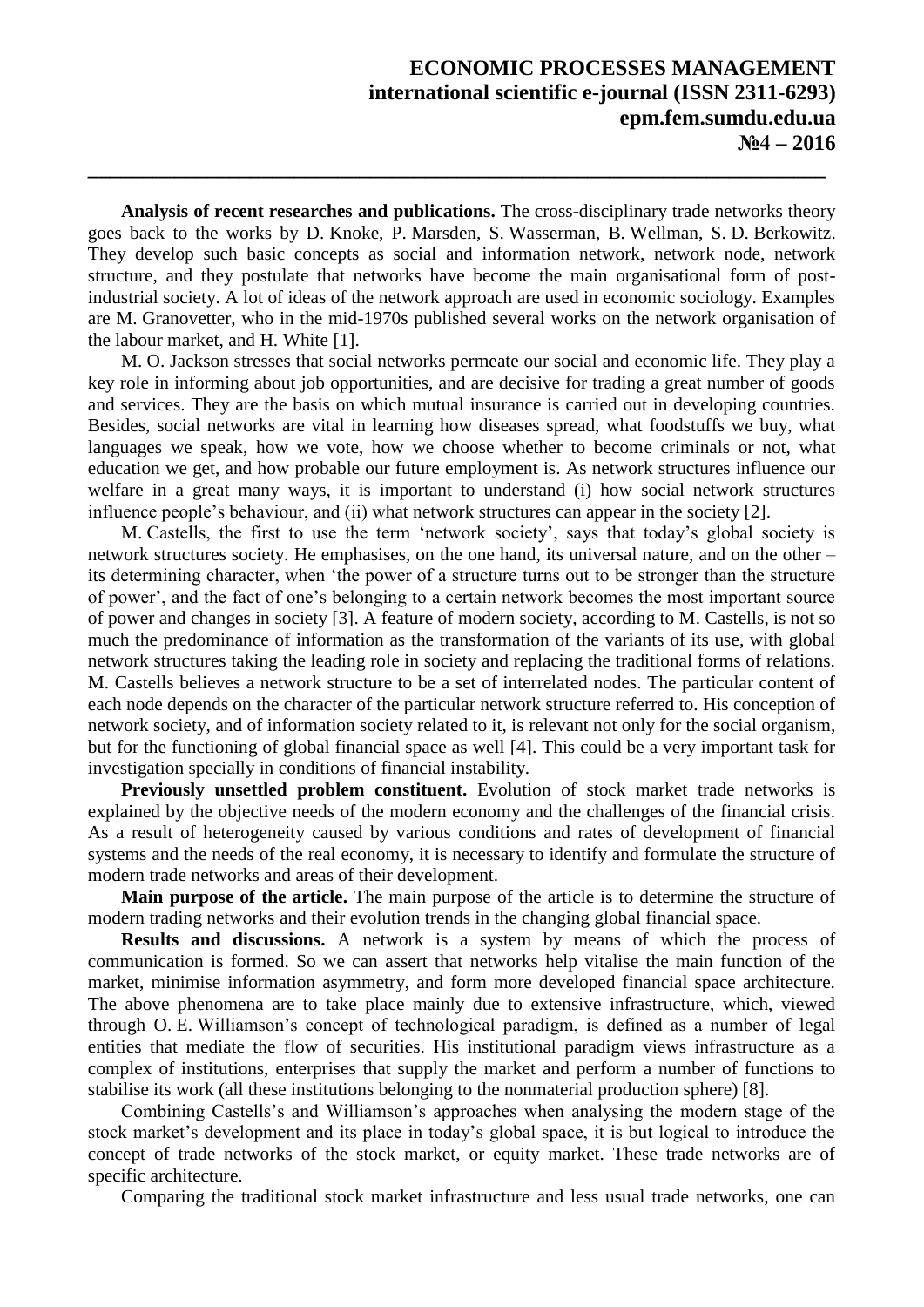see that most components of the former are, in one form or another, found in the latter. The main reason for this is the fact that the formation of modern trade networks, from the very start, based on those old elements of the infrastructure that were the most self-organising and adaptive. Due to obtaining much independence, the adaptive tendency was the first to be actualised. It consisted in the concentration of the greatest possible number of stock market functions that were, even historically or organisationally, beyond their competence. The capability to self-organise was first activated at government level (in the latter half of the 20th century), and later it started developing on its own: the unstoppable merging and takeover processes started taking place in exchange trade operation.

**\_\_\_\_\_\_\_\_\_\_\_\_\_\_\_\_\_\_\_\_\_\_\_\_\_\_\_\_\_\_\_\_\_\_\_\_\_\_\_\_\_\_\_\_\_\_\_\_\_\_\_\_\_\_\_\_\_\_\_\_\_\_\_\_\_\_\_\_**

The evolution of the stock market trade networks is determined by the needs of modern economy and by the challenges of financial crises. The traditional forms of trade organisers are uncompetitive and only found in countries with primitive economy. Different development levels (resulting from different conditions and growth rates of financial systems and needs of the real sector of economy) caused the formation of the following groups of trade network nodes.

On the 1st (basic) level, there are traditional stock exchanges and OTC trading systems that perform few functions and supply a local market. For international operations, a second level intermediary must be employed.

On the 2nd level, there are traditional nationwide stock exchanges that perform few functions, but have correspondent relations with foreign exchanges (however using the resources of the national depository).

On the 3rd level, there are stock exchanges that, having merged with foundation centres, were able to expand their functionality to the maximum (9 of 10 basic) and become real and permanent nodes of the global trade network, the starting points for counting real elements.

The 4th level is represented by foundation centres, that accumulate not only market information, but also financial capacities in time and space. Foundation centres form a specific field of influence that constantly tends to expand.

Level 5 is the last in the current context. Financial centres that embrace infinite possibilities, functional as well as evolutional, are the nodal points all the network system rests on. Neither are stable the spheres of their influence, they oscillate against political and other factors. But, as compared to the groups above, they are the most stable.

The suggested structure of stock market trade networks has a pronounced subordination vector – vertically down. Besides, it has a number of positive aspects. In fact, regional elements subordinate to the upper levels no longer form the regional stock market and the environment for their existence, but adapt to the environment already existing. In the context of the highest degree of adaptation of the elements of the last levels, the topical issue is integration into global financial space, with regional features of development being preserved.

We propose that network economy should be viewed as a specific form of economic activity. It is based on horizontal communication and global electronic environment. The important elements that prevail are productive forces, knowledge, information, and relations that provide an instant reaction to demand and offer, as manifold connections among economic agents are the very nature of network economy. The progress of global economy was determined by integration processes that result in both globalisation and regionalisation of stock markets. With the process of mergers and transformations in the market area, capital tends to be internationalised in the countries dominating in the world's economy, which accelerates globalisation greatly. But integration and its consequence, globalisation, are the two important processes that determine the further development of world economy.

There cannot but exist different opinions about the globalisation process due to a lot of reasons.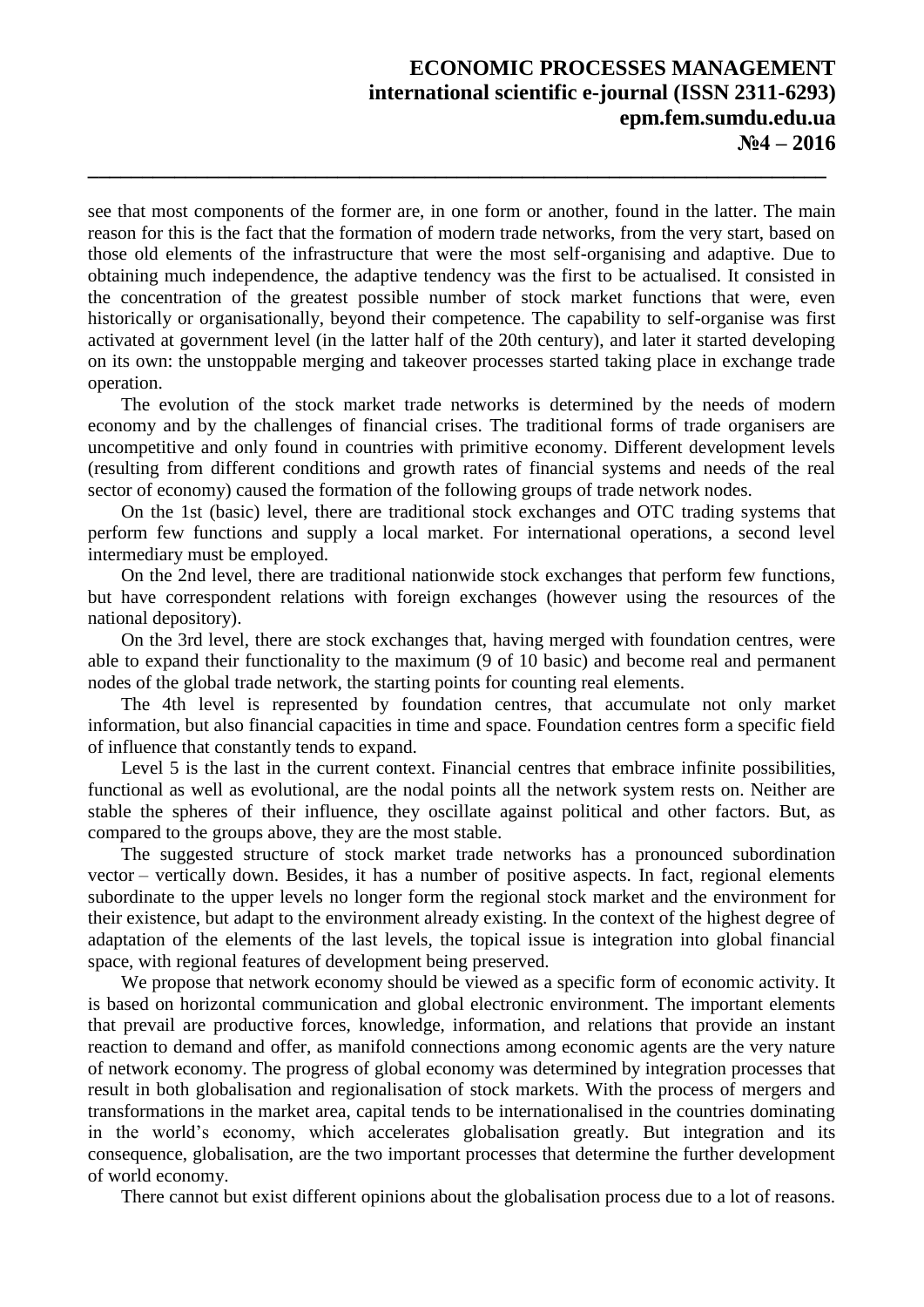# **ECONOMIC PROCESSES MANAGEMENT international scientific e-journal (ІSSN 2311-6293) epm.fem.sumdu.edu.ua №4 – 2016**

Some think it will result in destroying all limits and barriers, in the classic free trade with no transaction costs etc. [5]. Some anti-globalists believe the process is widening the social and economic gap between different regions and is making insignificant the time-honoured national virtues and traditions [6, p. 52]. Globalisation and integration that are taking place in all areas of economic activity require supranational bodies. These institutions should facilitate the controlling, coordinating, and regulatory functions of the activities extending beyond national boundaries. Security markets of the world have entered the period characterised by alliances and associations, by mergers, cooperation, increase of electronic trading systems. With the parties' expenditure cuts becoming of fundamental importance, some stock exchanges agree on the integration of not only trading arrangement functions as such, but also of related financial services.

**\_\_\_\_\_\_\_\_\_\_\_\_\_\_\_\_\_\_\_\_\_\_\_\_\_\_\_\_\_\_\_\_\_\_\_\_\_\_\_\_\_\_\_\_\_\_\_\_\_\_\_\_\_\_\_\_\_\_\_\_\_\_\_\_\_\_\_\_**

Our analysis of international experience shows that, the most popular forms of integration on the security market are:

– contractual forms of integration, with various cooperation and mutual support agreements being signed. But for a greater success, this soft integration form should develop into the next, a harsher one. Perfect illustrations of this are: the foundation of the derivatives exchange EUREX, the largest in Europe (it started with signing a cooperation agreement in 1996, then, in December 1996, followed signing a letter of intention of a merger that finished in 1999); the creation of NOREX Alliance (it started with signing a cooperation agreement in January 1998 and resulted in a complete merger); in February 2002, an agreement was signed between the Warsaw Stock Exchange and Euronext on cross-membership and cross-access to trading sessions, and in early 2009 WSE suggested a plan of its merger with Euronext;

– exchange (strategic) alliances. They are typically created for a certain small number of operations. An example is GLOBEX Alliance created in 1998 by the exchanges CME, MATIF and SIMEX for intercontinental derivatives trade within a common trading system. Alliances of this sort are popular chiefly with clearing organisations;

– concerns and holdings. They are the ultimate form of integration for the equity market's exchange structures. As stated above, the largest alliances, like NASDAQ OMX Group, NYSE-Euronext, and also Hong Kong Exchanges and Clearing Limited (a Hong Kong based verticallyintegrated company), Bolsas y Mercados Espanoles (the only group of Spanish exchanges) were created as concerns or holdings.

Theory says there are harsh and soft forms of integration. Soft forms imply the preservation of legal and economic independence, and enable joint activity (for example, Wiener Borse's control over the stock exchanges in Prague, Ljubljana, and Budapest). Under current conditions, both forms of integration are employed. But the most successful are the NASDAQ OMX Group and NYSE-Euronext. They were created and have been expanding as concerns, in other words, it is the harsh form of integration that is used. In the seventies – nineties, the main prerequisite for the integration of national stock exchanges into supranational alliances was deregulation and liberalisation policy. But in the last decades, the stock market infrastructure has faced a number of new tasks connected primarily with integration tendencies. This, naturally, requires a change in the conditions of functioning in global economic space.

We found that the processes of stock market globalisation and trade networks formation are closely interdependent and cannot go on in isolation. The phases of global stock market formation can be diagrammed as follows (see Fig. 1). The time gap of the years 1914-1920 results from the devastating consequences of WWI and the revolution in the Russian Empire. On the one hand, international capital flow increases, and multinational companies are created. On the other hand, as a reaction to these changes, servicing transnational capital is intensified in order to reduce risks and transaction costs. For the purpose, stock market architecture is changed, namely its infrastructure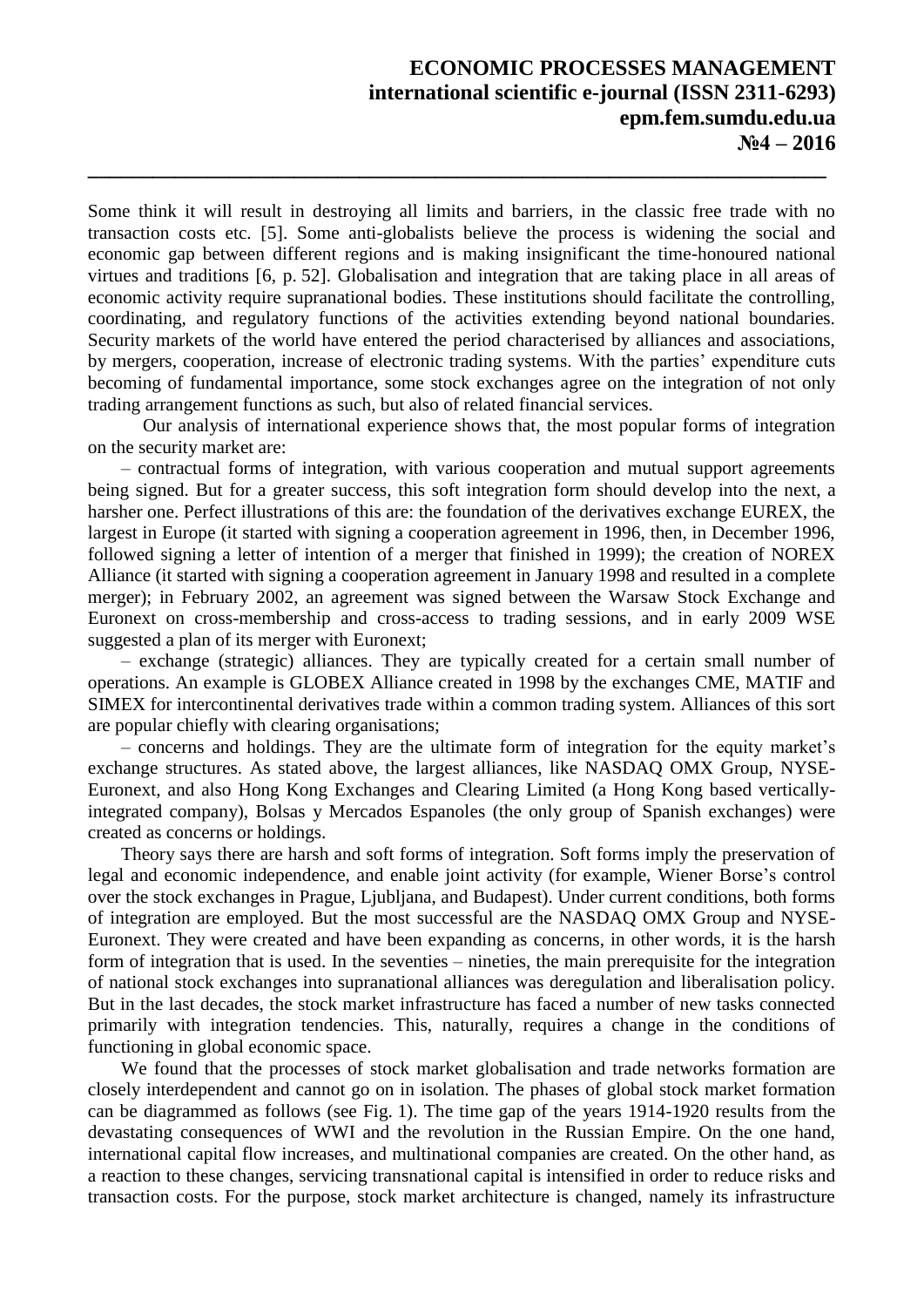# **ECONOMIC PROCESSES MANAGEMENT international scientific e-journal (ІSSN 2311-6293) epm.fem.sumdu.edu.ua №4 – 2016**

which is, in its turn, based on share capital. Thus, the transnationalism of the stock market itself takes place, and general globalisation processes gather pace.

**\_\_\_\_\_\_\_\_\_\_\_\_\_\_\_\_\_\_\_\_\_\_\_\_\_\_\_\_\_\_\_\_\_\_\_\_\_\_\_\_\_\_\_\_\_\_\_\_\_\_\_\_\_\_\_\_\_\_\_\_\_\_\_\_\_\_\_\_**





**Conclusions and further researches directions.** We investigated that security markets of the world have entered the period characterised by alliances and associations, by mergers, cooperation,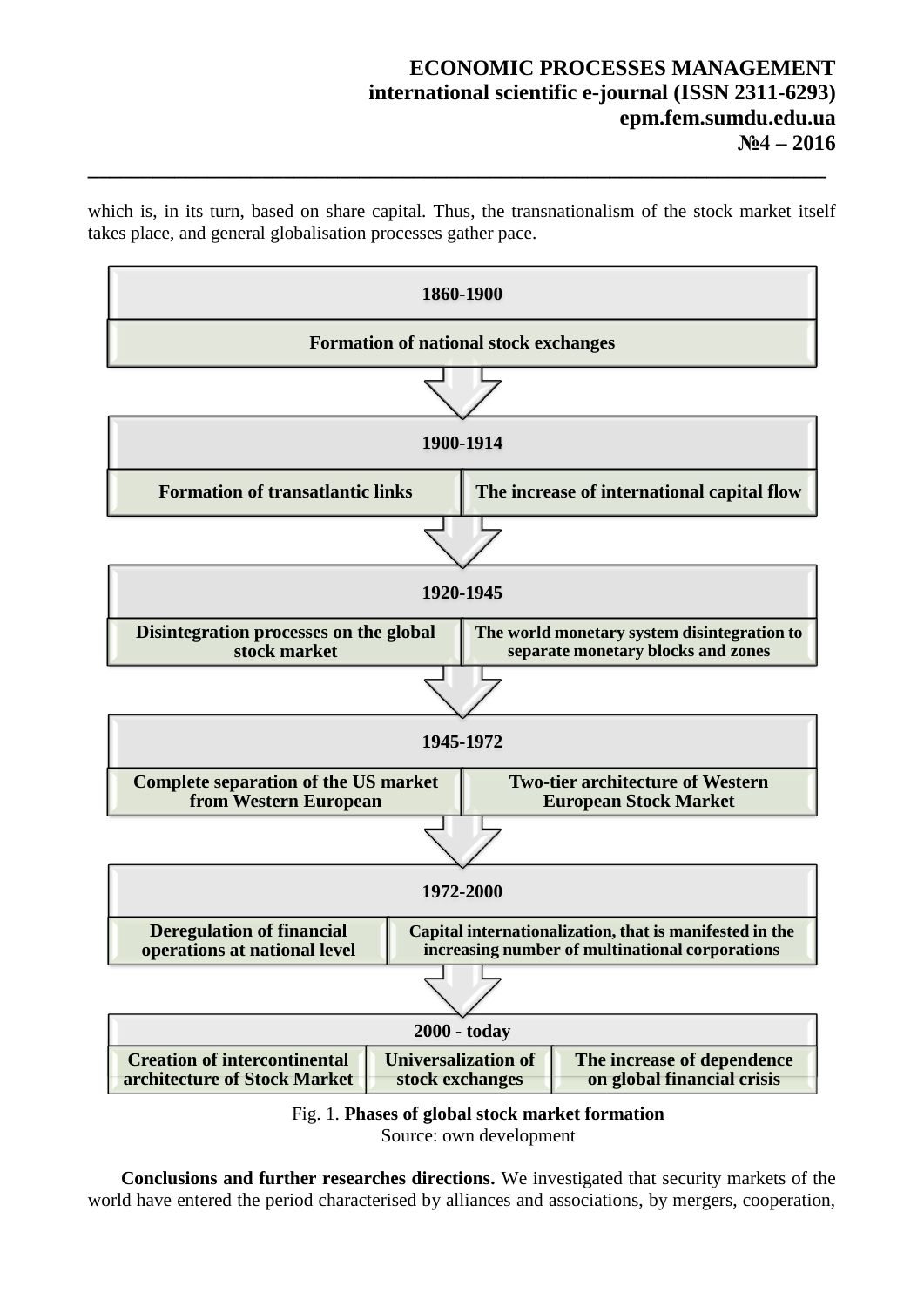increase of electronic trading systems. With the parties' expenditure cuts becoming of fundamental importance, some stock exchanges agree on the integration of not only trading arrangement functions as such, but also of related financial services. Along with the commercialisation of exchanges, their ideology is changing, too. They used to serve their members and joint owners, but now they defend their own interests. We found that, the formation of the architecture of stock market trading networks nowadays is characterised by the following tendencies:

**\_\_\_\_\_\_\_\_\_\_\_\_\_\_\_\_\_\_\_\_\_\_\_\_\_\_\_\_\_\_\_\_\_\_\_\_\_\_\_\_\_\_\_\_\_\_\_\_\_\_\_\_\_\_\_\_\_\_\_\_\_\_\_\_\_\_\_\_**

– striving for evolution from the lowest to the highest levels;

- the movement is not necessarily progressive and can change its direction;
- there is direct dependence between the degree of the nodes' stability and their level;
- nodes are linked by trading systems and web-technologies;

– integration at the earlier stages is driven by the geographical factors, and at the further stages by geopolitical and financial.

Integration and globalisation are sure to redirect investors' attention to higher profitability sectors of the world market. Besides, investors will tend to leave heavy-regulation spheres where the profit rate is lower and competition more intensive. It will result in higher mobility of capital flows. Over time, this redirection may appear to be quite useful for the whole global financial system: risk diversification causes a shift in international portfolios towards higher risks. Higher profitability of assets may speed up growth, and financial markets integration can increase the society's wealth greatly. In the immediate future, higher capital mobility may result in the global financial system's instability, as is evidenced by the recent economic and financial crises. To prevent the negative consequences of higher mobility of global financial space, the clear and stable architecture of stock market trade networks should be created.

#### **References**

1. Granovetter, M. S. (1973). The Strength of Weak Ties. *American Journal of Sociology, Volume 78, Issue 6* (May), 1360–1380.

2. Jackson, M. O. (2008). Social and Economic Networks. Retrieved from http://web.stanford.edu/~jacksonm/netbook.pdf

3. Castells, М. (1999). The Rise of the Network Society. The new post-industrial wave in the West. *Anthology, Academia*, 492–505.

4. Castells, M. (2007). Communication, Power and Counter-power in the Network Society. *International Journal of Communication,* 1, 238–266.

5. Savelʹyeva, T. P. (2012). Suchasne merezheve suspilstvo: problemy vyznachennya [Modern network society: problems of definition]. *Suchasne suspilstvo: politychni nauky, sotsiolohichni nauky, kulʹturolohichni nauky – Modern society: political science, social science, cultural science, Vol. 1*, 87–92. [in Ukrainian].

6. Dzhigan, O. V. (2015). Filosofskiye aspekty ispolzovaniya setevykh tekhnologiy [Philosophical aspects of the use of network technologies]. *Ekonomicheskiye i sotsialno-gumanitarnyye issledovaniya – Economic, social and humanitarian studies. № 1(5),* 110–115. [in Russian].

7. Pilipív, V.V. (2009). Metodolohichni aspekty vyznachennya finansovoho prostoru [Methodological aspects of the financial area determining]. *Produktyvni syly Ukrayiny – The productive forces of Ukraine. № 1,* 44–55. [in Ukrainian].

8. Williamson, O. E. (1996). *Ekonomicheskiye instituty kapitalizma: Firmy, rynki, "otnoshencheskaya" kontraktatsiya. [The Economic Institutions of Capitalism. Firms, Markets, Relational Contracting].* St. Petersburg: CEV Press. [in Russian].